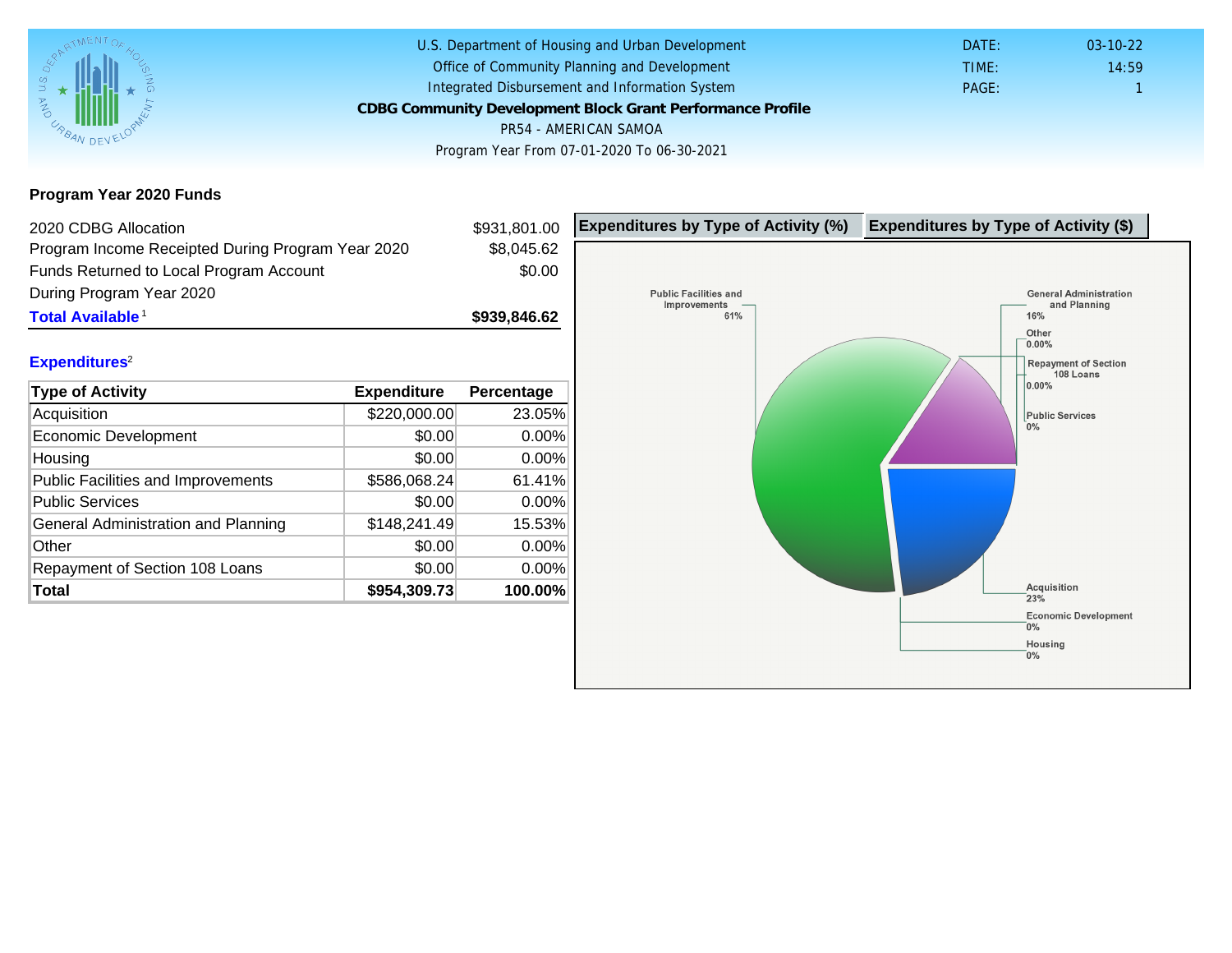## Program Targeting

| 1 - Percentage of Expenditures Assisting Low-<br>and Moderate-Income Persons and Households<br>Either Directly or On an Area Basis <sup>3</sup>                                                                                | 100.00%  |  |
|--------------------------------------------------------------------------------------------------------------------------------------------------------------------------------------------------------------------------------|----------|--|
| 2 - Percentage of Expenditures That Benefit<br>Low/Mod Income Areas                                                                                                                                                            | 97.30%   |  |
| 3 -Percentage of Expenditures That Aid in The<br>Prevention or Elimination of Slum or Blight                                                                                                                                   | $0.00\%$ |  |
| 4 - Percentage of Expenditures Addressing<br><b>Urgent Needs</b>                                                                                                                                                               | $0.00\%$ |  |
| 5-Funds Expended in Neighborhood<br>(Community For State) Revitalization Strategy<br>Areas and by Community Development<br>Financial Institution.<br>6 - Percentage of Funds Expended in<br>Neighborhood (Community For State) | \$0.00   |  |
| Revitalization Strategy Areas and by Community<br>Development Financial Institution                                                                                                                                            | $0.00\%$ |  |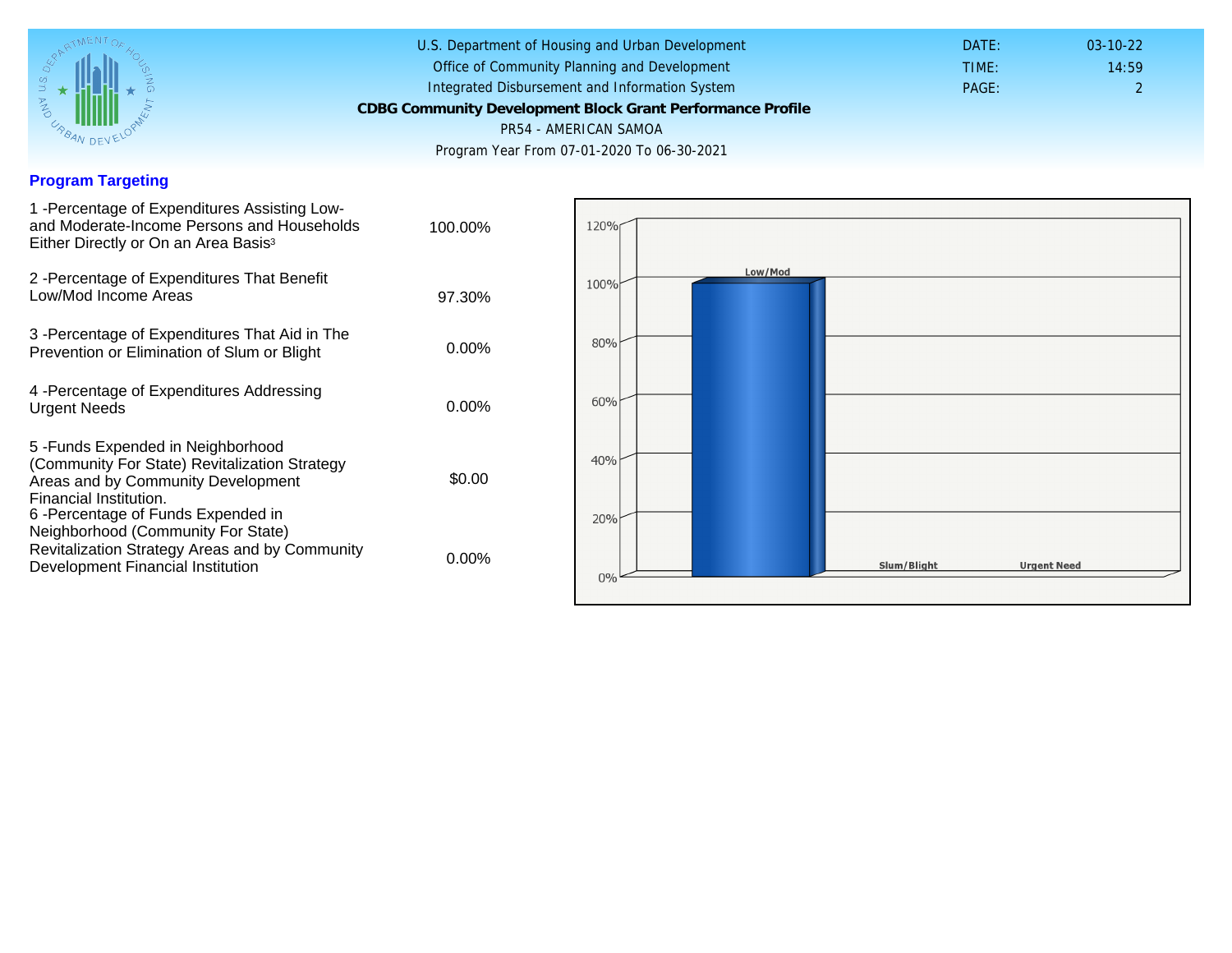## CDBG Beneficiaries by Racial/Ethnic Category <sup>4</sup>

| Race                                              | Total    | Hispanic |
|---------------------------------------------------|----------|----------|
| White                                             | $0.00\%$ | $0.00\%$ |
| Black/African American                            | $0.00\%$ | $0.00\%$ |
| Asian                                             | $0.00\%$ | $0.00\%$ |
| American Indian/Alaskan Native                    | 0.00%    | $0.00\%$ |
| lNative Hawaiian/Other Pacific Islander           | 100.00%  | $0.00\%$ |
| American Indian/Alaskan Native & White            | $0.00\%$ | $0.00\%$ |
| Asian & White                                     | 0.00%    | 0.00%    |
| Black/African American & White                    | $0.00\%$ | $0.00\%$ |
| Amer. Indian/Alaskan Native & Black/African Amer. | $0.00\%$ | $0.00\%$ |
| <b>Other multi-racial</b>                         | 0.00%    | $0.00\%$ |
| Asian/Pacific Islander (valid until 03-31-04)     | $0.00\%$ | $0.00\%$ |
| Hispanic (valid until 03-31-04)                   | $0.00\%$ | 0.00%    |

## Income of CDBG Beneficiaries

| Income Level                          | Percentage |
|---------------------------------------|------------|
| Extremely Low Income (<=30%)          | 25.00%     |
| Low Income (30-50%)                   | 50.00%     |
| Moderate Income (50-80%)              | 25.00%     |
| Total Low and Moderate Income (<=80%) | 100.00%    |
| Non Low and Moderate Income (>80%)    | $0.00\%$   |